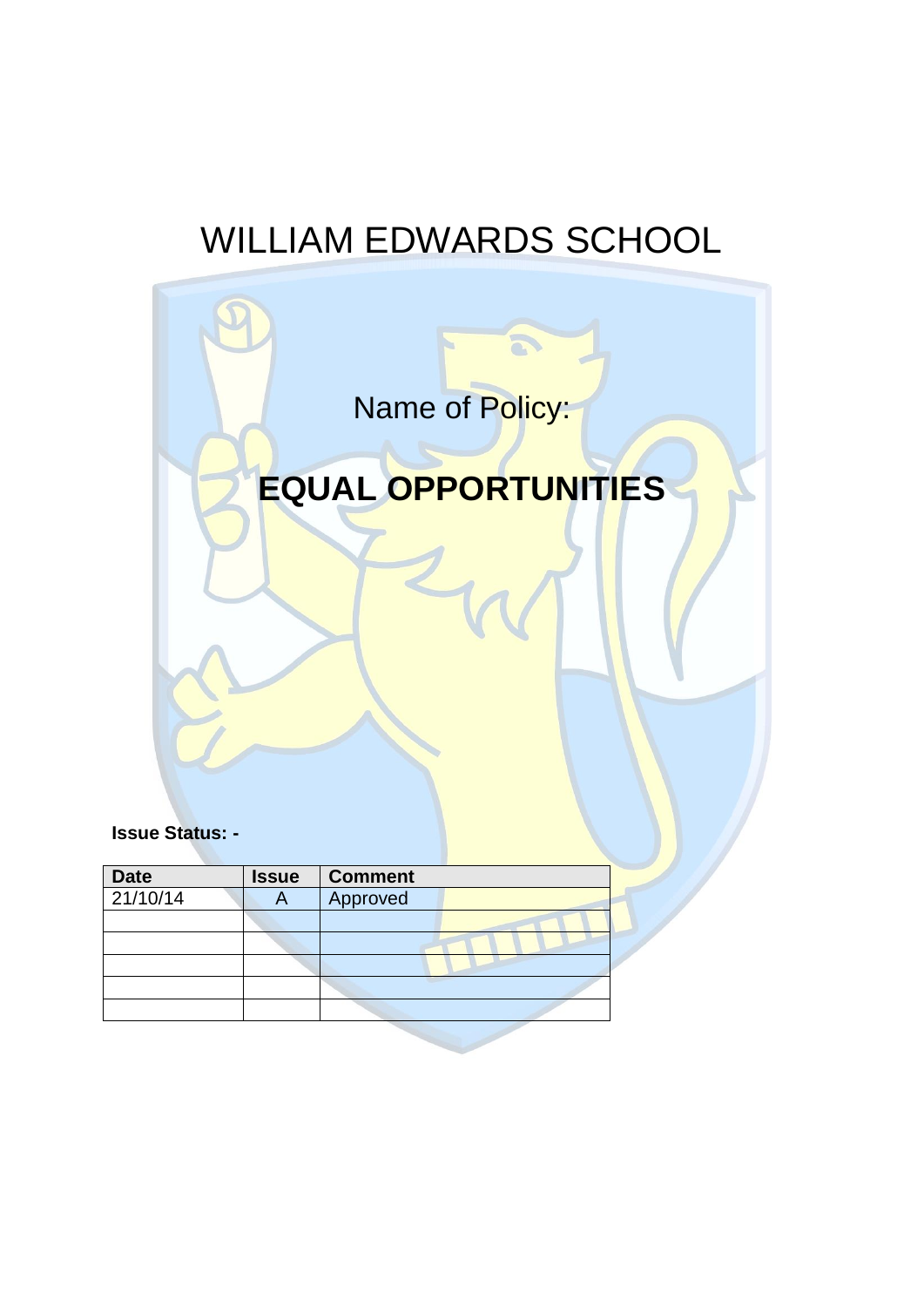## **Equal Opportunities Statement of Commitment**

The governing body and school is committed to a policy of equality and aims to ensure that no employee, job applicant, pupil or other member of the school community is treated less favourably on grounds of sex, race, colour, ethnic or national origin, marital status, age, sexual orientation, disability or religious belief.

Any behaviour, comments or attitudes that undermine or threaten an individual's self esteem on these grounds will not be tolerated. We aim to provide equal access to high quality educational opportunities and to ensure that everyone feels that they are a valued member of the school community. We seek to provide a safe and happy environment where all can flourish and where cultural diversity is celebrated.

We aim to empower our pupils to make informed choices so that they are better prepared for the opportunities, responsibilities and experiences of life within their community. Equality of opportunity cannot be realised without the involvement and commitment of all members of the school community and a common understanding of the pivotal role of equal opportunities in the context of the school's ethos and values, in particular, the recognition that the role of all staff is crucial in the delivery of the objectives of the policy.

All members of the school community are responsible for promoting the school's equal opportunities policy and are obliged to respect and act in accordance with the policy. The school will always endeavour to make reasonable adjustments to ensure that we meet our equality duty.

## **Equality aims and objectives**

The governing body and school, through its adopted Equal Opportunities Policy, aims to:

- carry out its legal duty in complying with the relevant legislation (including The Sex Discrimination Act, Race Relations Act, Disability Discrimination Act and Employment Equality Regulations);
- reinforce the school's position as a provider of high quality education and as a good employer providing development opportunities;
- **e** ensure that equality remains high on the school's strategic agenda;
- establish good people management practice and to set out a proactive agenda in which discrimination is recognised as an organisational issue which needs an organisational response;
- achieve a staffing composition that reflects the composition of the wider community;
- ensure all staff work together with a shared sense of purpose to meet the needs of every pupil;
- ensure that pupils and staff contribute towards a happy and caring environment by showing respect for, and appreciation of, one another as individuals;
- ensure that complaints or evidence of failure to comply with the school's equal opportunities policy will be dealt with promptly and fully investigated according to the relevant procedure (e.g. complaints relating to staff may be investigated either under the disciplinary, grievance or antiharassment procedure as appropriate). All forms of discrimination by any person within the school's responsibility will be treated seriously as such behaviour is unacceptable.

## **Policy and planning**

Equal opportunities implications, including race equality, will be considered and recorded whenever school policies are developed or reviewed. All policies will be regularly reviewed to provide a comprehensive and consistent process of monitoring and evaluation.

## **Employment matters**

**Appointments:** in all staff appointments the best candidate will be appointed based on strict professional criteria.

**Family-friendly policies:** the governing body/school is a family-friendly employer and will do its best to respond to the changing needs of all staff by publicising existing schemes designed to support employees in combining work and other responsibilities (parental leave arrangements, job share opportunities, flexitime where appropriate, carers' leave provision).